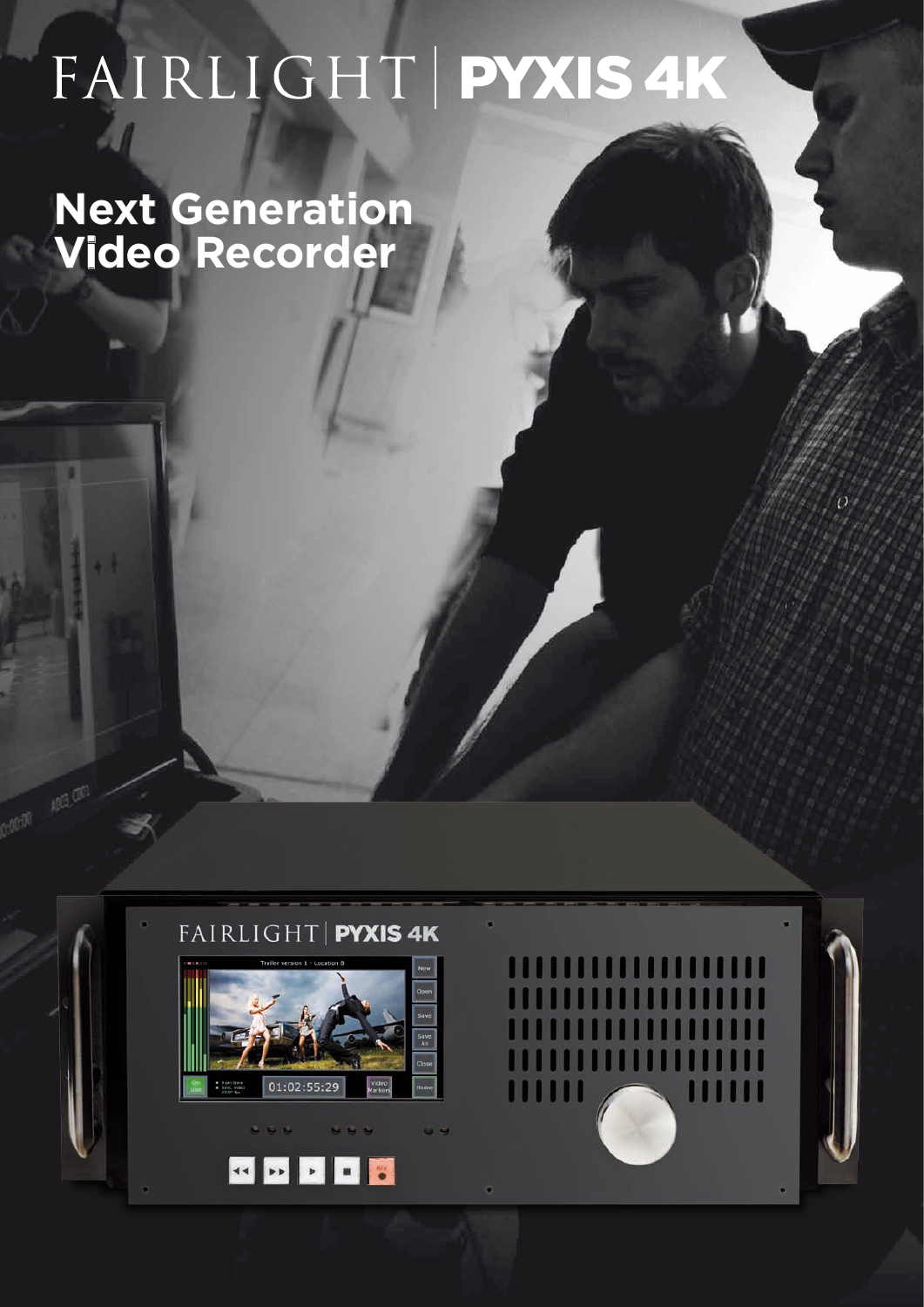### FAIRLIGHT PYXIS4K



- Compressed or uncompressed Video recording from SD to 4K.
- Uncompromised Video playback up to 4K, dual-channel 2K.
- Extensive Audio capabilities with playback for up to 96 channels.
- Unparalleled workflow compatibility.
- Large scale Video wall presentations with inter-machine sample lock.

#### 4K Recording

**PYXIS 4K** is able to capture compressed and uncompressed Video material in SD, HD, 2K and 4K Ultra High Definition. It provides complete flexibility as to aspect ratio and pixel format of the Video. The system is also capable of recording up to 96 Audio channels at 48K/24bit resolution simultaneously, making it highly suitable for large format mix-to-picture sessions. It can control and synchronize multiple 9 pin devices, or be controlled as a slave 9-pin device.

#### 4K Playback

**PYXIS 4K** delivers high-end Video playback of up to 4K UHD or 3D formats up to 2K resolution per channel. It is able to scale smaller Video files up to the current project resolution and color space in real time. The system features an extensive range of editing, auto conform and file format transcoding tools. It also provides playback of up to 96 Audio channels.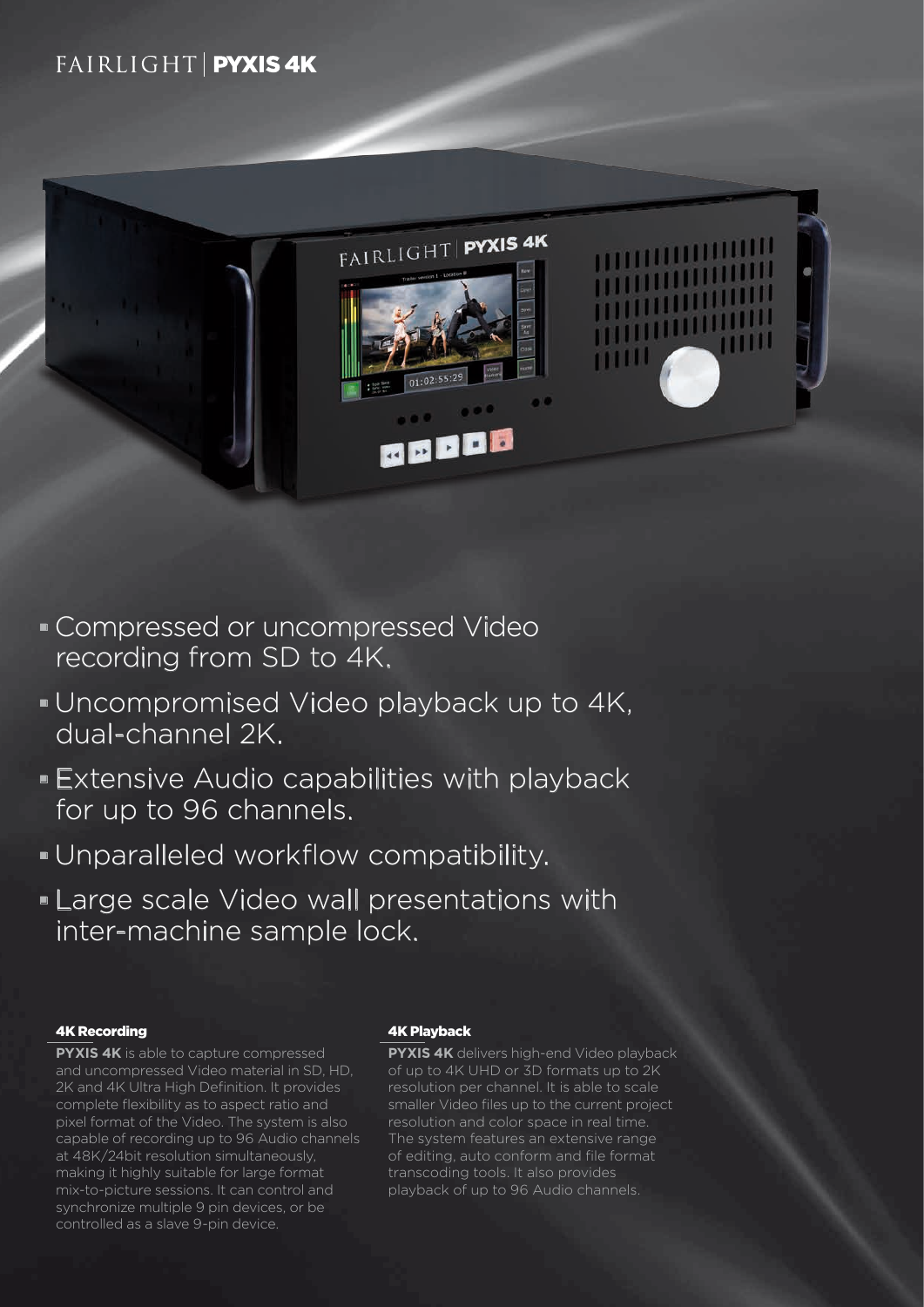## FAIRLIGHT **PYXIS4K**

#### User Interface with easy controls

**PYXIS 4K** is available as a rack mounted, turn-key unit. It is easy to operate via a built in 7" touch-screen display or external primary GUI. The system features an operator friendly Jog/ Shuttle and deck control functions. It can be operated from any connected browser and also has the facility to be remotecontrolled via RS-422 VTR/DDR protocols.

PYXIS 4K is also available as kit that can be integrated into a Fairlight ratified PC (PYXIS 4K.kit). PYXIS 4K.kit consists of a Crystal Core Media Processor, SX-20 I/O unit and appropriate software licenses.

#### Unparalleled workflow compatibility

**PYXIS 4K** fits seamlessly into the workflow of existing facilities. The system supports common file formats including DPX, Cineon, DCP, MXF, JPEG , JPEG 2000, MPEG, XAVC, DVCPRO, AVC-Intra 50/100, XDCAM, DNxHD as well as an extensive range of graphic formats. Files in supported Video and Audio formats can easily be drag-and-dropped onto the timeline. Onboard SSD or HD drives provide local storage of media, whilst storage connectivity is ensured through Gigabit Ethernet, optionally removable drives and/or fibre channel. Video connectivity is available via SDI (up to 3Gb) and HDMI and Audio connectivity via analog Audio, digital Audio (SDI/SPDIF), or MADI. Video (tri-level supported) and Word-clock input ensure perfect sync lock to the facility, whilst positional lock can be achieved through MTC, LTC, or VTR emulation via 9-pin.

To ensure increased workflow performance, PYXIS 4K allows for user-defined monitoring, bussing and panning. Fairlight's innovative iCan software provides additional in-system customization. External remote control is also supported via the Fairlight Access Portal.

#### Large scale Video wall presentations

**PYXIS 4K**'s scope of applications can be extended further. Fairlights proprietary inter-machine sample lock permits multiple PYXIS 4K systems to be synchronized, providing the ideal playback configuration for demanding multi-monitor Video wall presentations, or single screen, large scale Video projections with resolution up to 8K.









**4 x HD multi-monitor Video wall 8K x 4K single Video screen**

|  |  |  |  |  |  |  | <b>Technical details</b> |  |
|--|--|--|--|--|--|--|--------------------------|--|
|  |  |  |  |  |  |  |                          |  |

| SDI Video Input             | 2 x 10-bit SD/HD/2K/4K and 2D/3D switchable. Supports 3 Gb/s single link 4:2:2/4:4:4 and dual link 4:2:2/4:4:4.                                                                                               |
|-----------------------------|---------------------------------------------------------------------------------------------------------------------------------------------------------------------------------------------------------------|
| SDI Video Output            | 2 x 10-bit SD/HD/2K/4K and 2D/3D switchable. Supports 3 Gb/s single link 4:2:2/4:4:4 and dual link 4:2:2/4:4:4.                                                                                               |
| HDMI Video Input            | 1x HDMI type A connector including 3D frame packing support.                                                                                                                                                  |
| <b>HDMI Video Output</b>    | 1x HDMI type A connector including 3D frame packing and 4K monitoring support.                                                                                                                                |
| <b>SDI Audio Input</b>      | 8 Channels embedded in SD. HD and 2K.                                                                                                                                                                         |
| <b>SDI Audio Output</b>     | 16 Channels embedded in SD. HD and 2K.                                                                                                                                                                        |
| <b>HDMI</b> Audio Input     | 8 Channels embedded in SD and HD.                                                                                                                                                                             |
| Sync Input                  | Blackburst in SD, 720p50, 720p59.94, 1080i50 and 1080i59.94 formats or Tri-Sync in any HD or 2K format.                                                                                                       |
| SD Format Support           | 625/25 PAL, 525/29.97 NTSC and 525/23.98 NTSC.                                                                                                                                                                |
| <b>HD Format Support</b>    | 720p50, 720p59.94, 720p60, 1080PsF23.98, 1080p23.98, 1080PsF24, 1080p24, 1080PsF25, 1080p25, 1080PsF29.97,<br>1080p29.97, 1080PsF30, 1080p30, 1080i50, 1080p50, 1080i59.94, 1080p59.94, 1080i60, and 1080p60, |
| 2K Format Support           | 2048 x 1556PsF23.98, 2048 x 1556PsF24, 2048 x 1556PsF25, 2048 x 1556p23.98, 2048 x 1556p24 and 2048 x 1556p25.                                                                                                |
| 4K Format Support           | 3840x2160p/23.98, 3840x2160p/24, 3840x2160p/25, 3840x2160p/29.97, 3840x2160p/30.                                                                                                                              |
| Video Sampling              | 4:2:2 and 4:4:4 (4K is 4:2:2).                                                                                                                                                                                |
| Color Precision             | $10$ -bit.                                                                                                                                                                                                    |
| Color Space                 | REC 601, REC 709, XYZ (Digital Cinema).                                                                                                                                                                       |
| <b>HDMI Resolution</b>      | Pixel for pixel up to 4K resolutions.                                                                                                                                                                         |
| <b>HDMI Color Precision</b> | 10-bit.                                                                                                                                                                                                       |